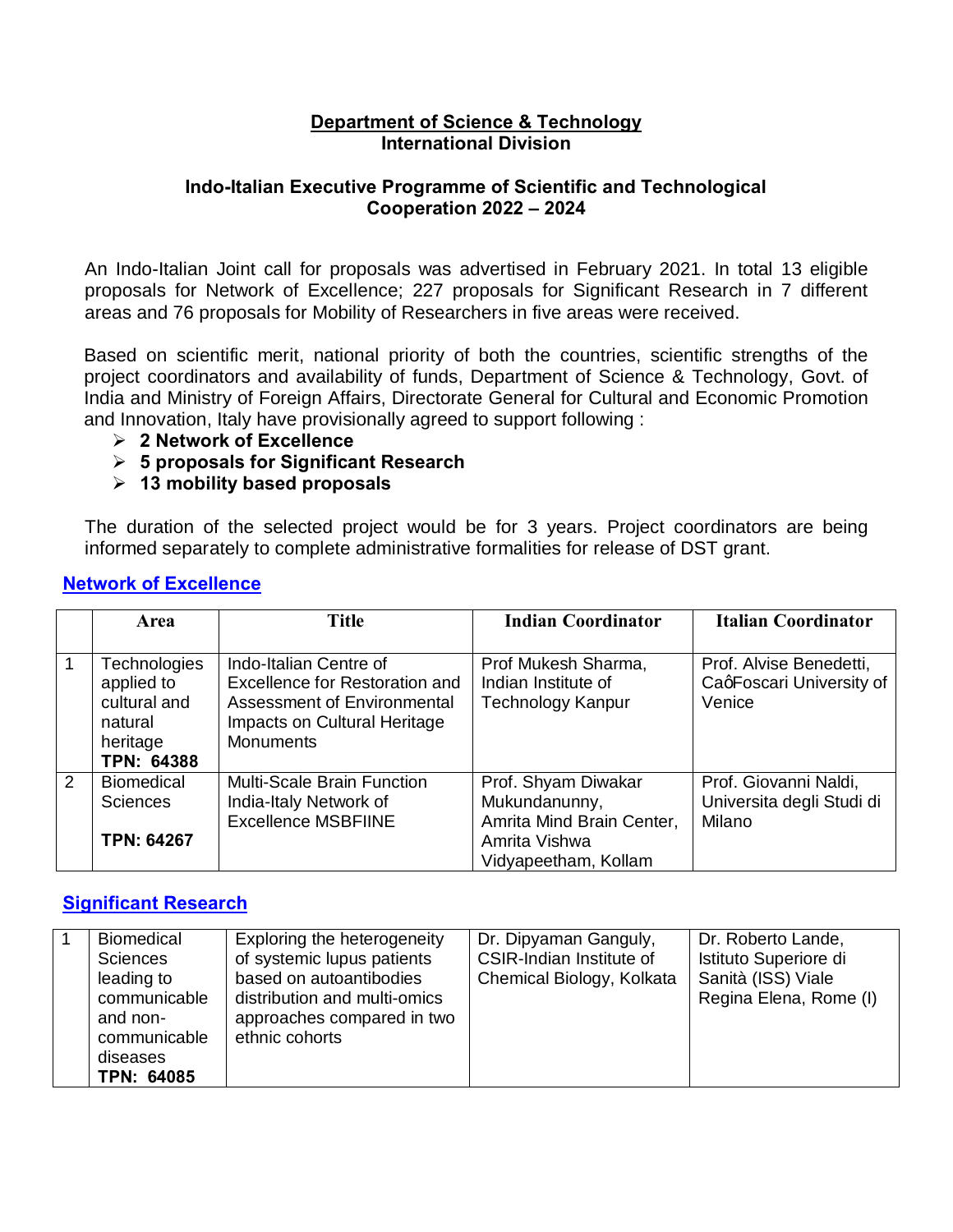| $\overline{2}$ | Environment:<br>sustainable<br>cities and<br>circular<br>economy,<br>healthy and<br>productive<br>ocean/sea<br><b>TPN: 63815</b> | Biorefinery approach in<br>recovering high value<br>products from vegetable and<br>fruit wastes under circular<br>economy frame                                       | Dr. Binod Parameswaran,<br><b>CSIR-National Institute for</b><br><b>Interdisciplinary Science</b><br>and Technology,<br>Thiruvananthapuram | Prof. Fabrizio Adani,<br>Università degli studi di<br>Milano, Milan                                                                              |
|----------------|----------------------------------------------------------------------------------------------------------------------------------|-----------------------------------------------------------------------------------------------------------------------------------------------------------------------|--------------------------------------------------------------------------------------------------------------------------------------------|--------------------------------------------------------------------------------------------------------------------------------------------------|
| 3              | Physics of<br>Matter and<br><b>New Materials</b><br><b>TPN: 64068</b>                                                            | Access to the beamlines of<br>the Elettra Synchrotron and<br>of the FERMI free electron<br>laser by the Indian<br>Institutions                                        | Prof. Jaydeep Kumar Basu,<br>Indian Institute of Science<br><b>Bangalore</b>                                                               | Dr. Giorgio Paolucci,<br>Elettra-Sincrotrone<br>Trieste, Trieste                                                                                 |
| 4              | Renewable<br>energies;<br>climate change<br>and<br>geohazards<br><b>TPN: 63553</b>                                               | Probabilistic floods and<br>sediment transport<br>forecasting in the<br>Himalayas during the<br>extreme events                                                        | Dr. Sumit Sen,<br>Indian Institute of<br><b>Technology Roorkee</b>                                                                         | Mrs. Silvia Barbetta,<br>Research Institute of<br>geo-Hydrological<br>Protection IRPI of the<br><b>National Research</b><br>Council CNR, Perugia |
| 5              | Technologies<br>applied to<br>cultural and<br>natural heritage<br><b>TPN: 64029</b>                                              | Safety assessment and long-<br>term ageing monitoring of<br>heritage masonry structures<br>using high-definition<br>surveying, innovative inverse<br>analysis and loT | Prof. Siddhartha Ghosh,<br>Indian Institute of<br><b>Technology Bombay</b>                                                                 | Prof. Gabriele Milani,<br>Politecnico di Milano,<br>Milan                                                                                        |

# **Exchange of Researchers**

|   | Information and<br>Communication<br><b>Technologies</b><br><b>TPN: 63288</b> | Photonic resonant structure<br>based on hybrid silicon for<br>resistive memory                                                                         | Dr. Mukesh Kumar, Indian<br>Institute of Technology,<br>Indore                                   | Prof. Caterina Ciminelli,<br>Polytechnic University of<br>Bari      |
|---|------------------------------------------------------------------------------|--------------------------------------------------------------------------------------------------------------------------------------------------------|--------------------------------------------------------------------------------------------------|---------------------------------------------------------------------|
| 2 | Information and<br>Communication<br>Technologies<br><b>TPN: 64169</b>        | Multimodal Explainability for<br><b>Object Detection and Image</b><br>processing in Drone Imagery                                                      | Dr. Rahee Walambe,<br>Symbiosis Institute of<br>Technology, Pune                                 | Dr. Fabio Scotti,<br>Università degli Studi di<br>Milano            |
| 3 | Information and<br>Communication<br><b>Technologies</b><br><b>TPN: 64092</b> | Modelling, Fabrication and<br>Testing of MEMS based<br><b>Hybrid Vibrational Energy</b><br>Harvester having Segmented<br><b>Electrodes and Storage</b> | Dr. Koushik Guha,<br>National Institute of<br><b>Technology Silchar</b>                          | Dr. Jacopo lannacci,<br>Fondazione Bruno<br>Kessler FBK, Trento     |
| 4 | Information and<br>Communication<br>Technologies<br><b>TPN: 64189</b>        | Manageable AI for scene<br>understanding tasks from low<br>light noisy images                                                                          | Dr. Jhilik,<br>Thapar Institute of<br><b>Engineering &amp; Technology</b><br>University, Patiala | Prof. Giovanni Ramponi,<br>University of Trieste,<br><b>Trieste</b> |